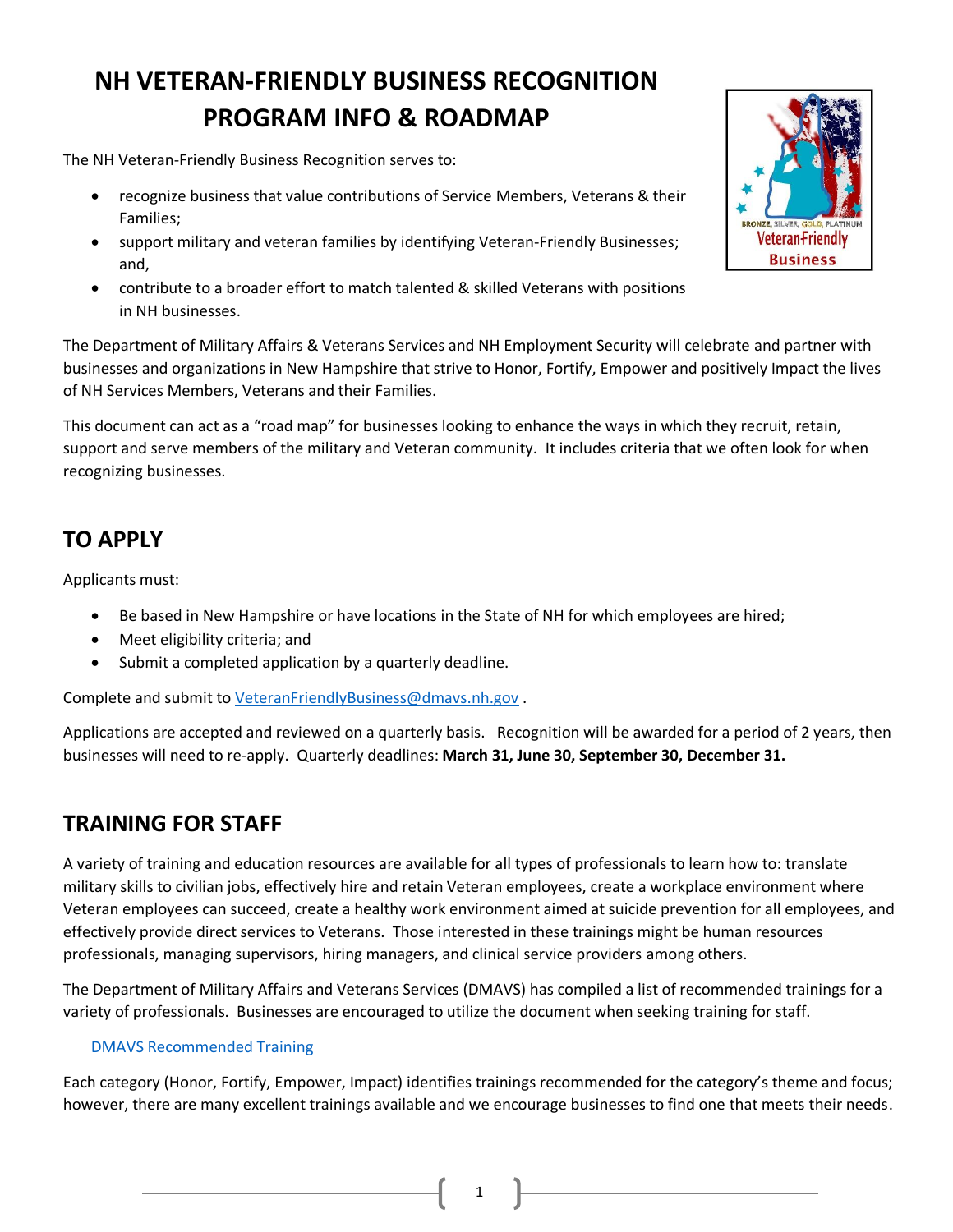# **ADDITIONAL NOTES**

**SMVF** = Service members, Veterans and their Families

## **ELIGIBILITY CRITERIA**

All eligibility criteria must first be met in order to be eligible for any level of program recognition.

- $\Box$  Business is based in New Hampshire or has locations in the State of NH for which employees are hired
- $\Box$  Business is in good standing with the NH Secretary of State
- $\Box$  Business is not delinquent in paying Unemployment Insurance taxes
- $\Box$  Business is in good standing with the Department of Labor (including Workers' Comp)
- $\Box$  All required taxes are current with the Department of Revenue
- $\Box$  Business has not had any USERRA violations in the past 24 months

# **EVALUATION FOR RECOGNITION**

**Recognition will be awarded according to the following table:**

| Meet the criteria of:           | Achieve recognition as a: |
|---------------------------------|---------------------------|
| Any 1 category                  | <b>Bronze Business</b>    |
| Any combination of 2 categories | <b>Silver Business</b>    |
| Any combination of 3 categories | <b>Gold Business</b>      |
| All 4 categories                | <b>Platinum Business</b>  |

# **CATEGORIES**

# **HONOR**

NH Veteran-Friendly Businesses **HONOR** Service Members, Veterans and their Families through strategies, policies, practices and activities that **recognize military experience and commitment**.

 $\Box$  Business is veteran owned.

## **Policies and Operational Practices**

- □ Employer has agreed to sign Employer Support of the Guard and Reserve (ESGR) Statement of Support.
- $\Box$  Business keeps track of how many Service member and Veteran employees it has by asking "Have you [or your spouse] ever served in the military?". *Some individuals who have served do not identify as a "Veteran" because they served during peacetime.*
- $\Box$  For Service Provider agencies: Clients/Patients are identified at intake by answering "Have you [or a family member] ever served in the military?". *Some individuals who have served do not identify as a "Veteran" because they served during peacetime.*
- □ For Service Provider agencies: Business has utilized New Hampshire's Ask the Question Toolkit for guidance on operational Veteran-Friendly strategies to implement. Please describe changes you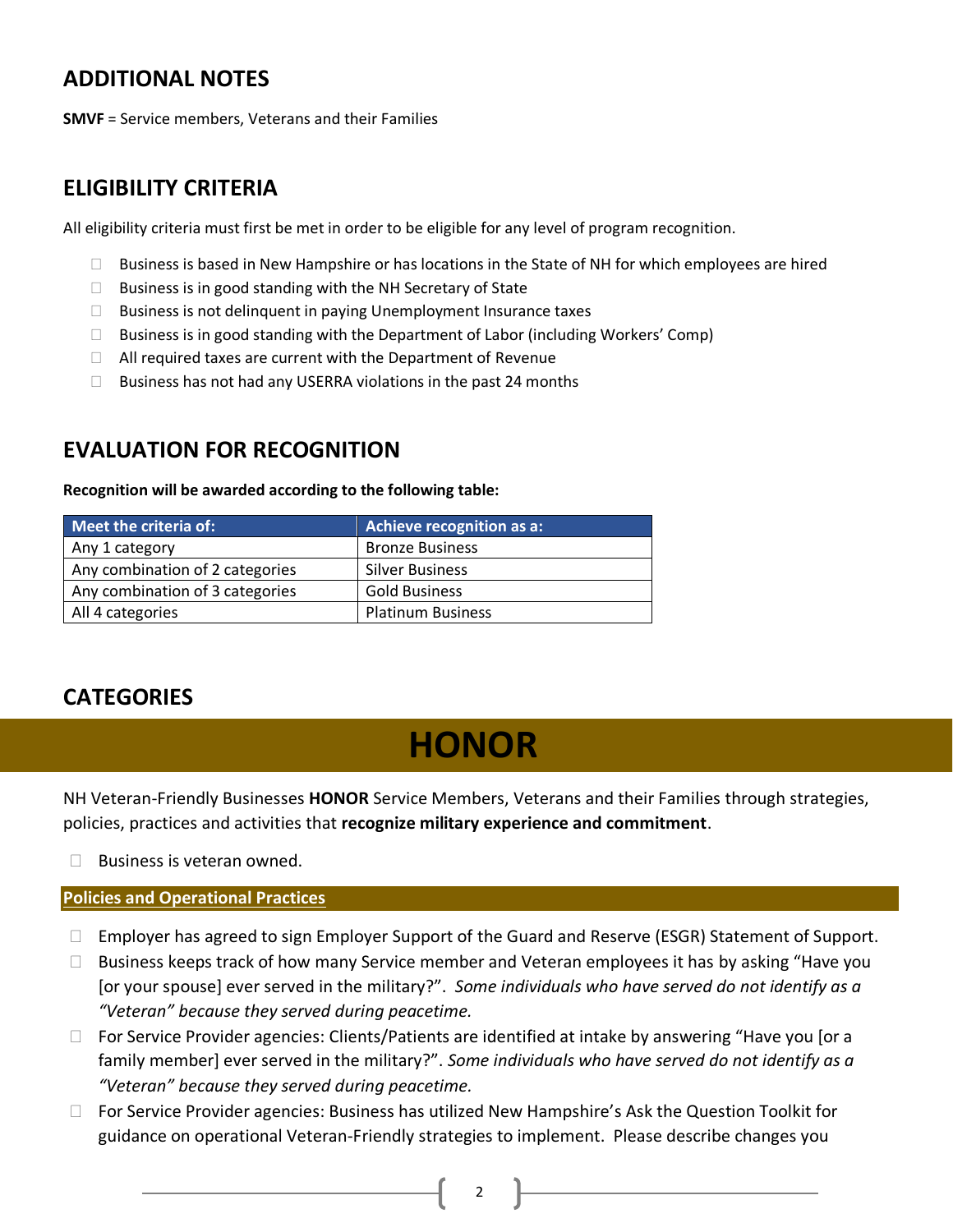implemented in the comments section. For more information about the Toolkit: <https://www.askthequestion.nh.gov/documents/atq-toolkit.pdf>

#### **Workplace Culture**

- $\Box$  Physical location of the business visually demonstrates support for the military and veterans community. (e.g. American flag is displayed).
- $\Box$  Business participates in military or veteran-related celebrations, holidays or events.
- $\Box$  Business hosts welcome home events for when actively serving employees return to work after deployment, orders or extended training (make sure to consult a family member first!).
- $\Box$  Business stays connected with actively serving employees while they are deployed, on orders or extended training through cards, care packages, etc.
- $\Box$  Business supports military and veteran community by offering displays of appreciation such as Military/Veteran discounts, in‐kind or financial donations to veteran charities or organizations, etc.

### **Website Content**

- $\Box$  Website demonstrates support for the military and veteran community.
- $\Box$  Website tells a visitor that military talent is welcomed and valued in the work place with statements or content aimed at hiring Veterans.

#### **Training for Staff**

- $\Box$  In the past 24 months, staff have participated in at least one training related to understanding basic military culture.
- $\Box$  For Service Provider agencies: In the past 24 months, staff have participated in at least one training teaching how to effectively identify Service members, Veterans and Family members the agency serves.

**The trainings listed below are recommended for the Honor category and can help provide guidance on how to accomplish the criteria listed above.**

| <b>Training Title</b>                       | <b>Host of Training</b>       | <b>For Specific Audience:</b>    |
|---------------------------------------------|-------------------------------|----------------------------------|
| Ask the Question: Ask, Link, Collaborate    | Dept of Military Affairs &    | <b>Service Provider Agencies</b> |
|                                             | <b>Veterans Services</b>      |                                  |
| 15 Things Veterans Want You To Know         | PsychArmor                    |                                  |
| <b>USERRA 101 Basic Training</b>            | <b>ESGR</b>                   |                                  |
| Best Practices for Employer Support of      | PsychArmor                    |                                  |
| <b>National Guard &amp; Reserve Members</b> |                               |                                  |
| Veteran 101 Military Culture                | PsychArmor                    |                                  |
| Veteran 201 Military Families               | PsychArmor                    |                                  |
| S.A.V.E. (suicide prevention)               | PsychArmor                    | Service Providers of any type    |
| Star Behavioral Health Providers Tier 1     |                               | Service Provider agencies or     |
| <b>Training</b>                             | <b>Star Behavioral Health</b> | anyone wanting a general,        |
|                                             | <b>Providers</b>              | overview of military culture     |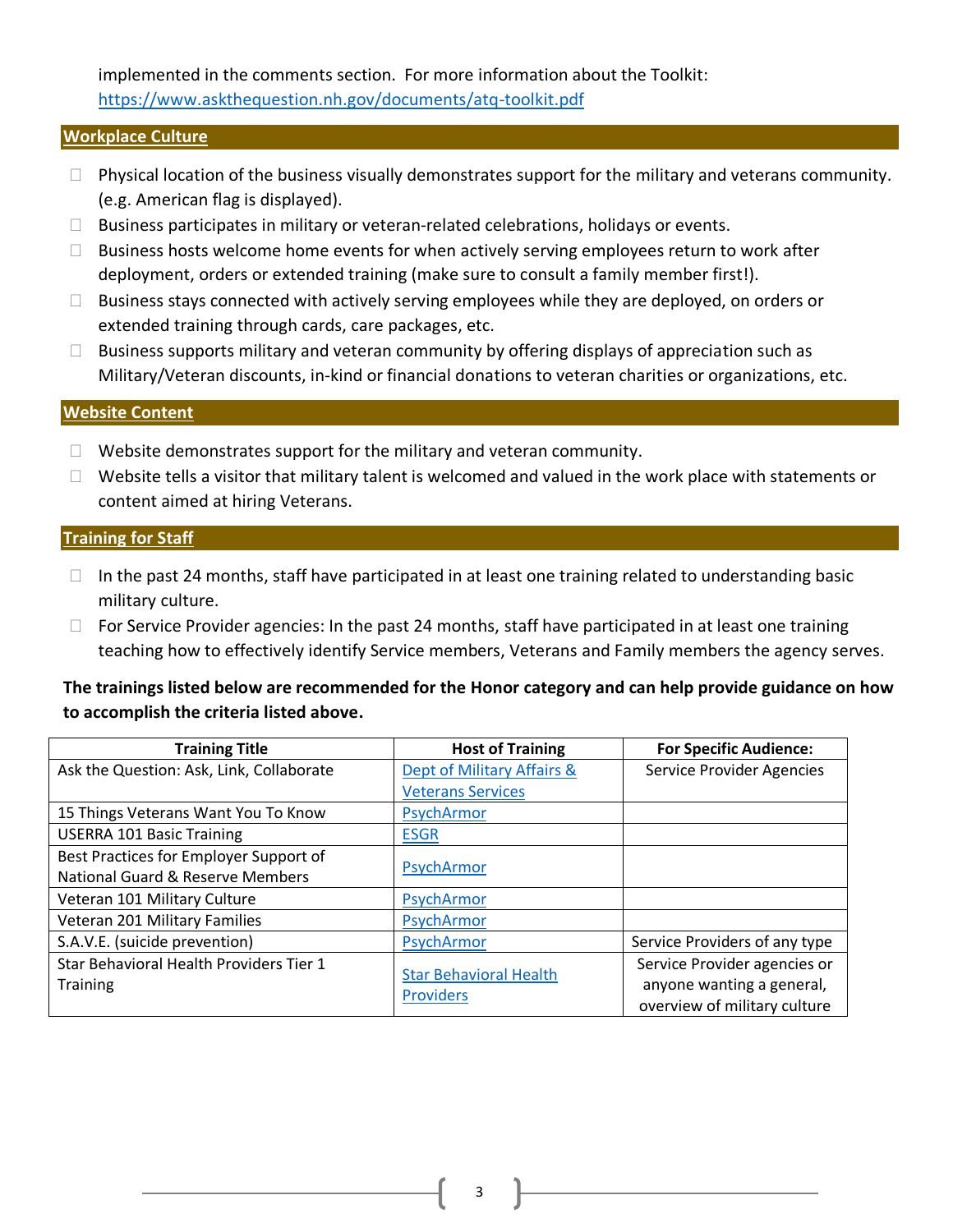# **FORTIFY**

NH Veteran-Friendly Businesses **FORTIFY** Service Members, Veterans and their Families through strategies, policies, practices and activities aimed at **hiring Service members, Veterans and their family members and/or preparing them for successful employment**.

## **Policies and Operational Practices**

- □ Business is registered with State Labor Exchange to access Veteran job seekers. For more information: <https://www.nhes.nh.gov/services/employers/index.htm>
- $\Box$  Business is currently enrolled in program/services available through NH Employment Security. For more information: <https://www.nhes.nh.gov/services/employers/index.htm>
- $\Box$  Business posts available jobs where Veterans are likely to see them (eg. Veterans Job Bank, RallyPoint).
- $\Box$  Business has taken intentional steps to translate military occupation codes (MOCs) into specific job requirements for purposes of posting jobs or reviewing and evaluating candidates with military experience.
- $\Box$  Business has added language to job descriptions that would attract Veterans (example: "Bachelor's degree or military experience preferred").
- □ On-boarding or orientation program contains elements to meet Veteran interests/needs. Please elaborate in comment section.
- $\Box$  Human Resources staff educate, train & support hiring managers to use practices effective in interviewing Veteran candidates (eg. using behavioral and situational interview styles, matching military training to business needs, providing Military Culture Training on site for employees, ect.)
- $\Box$  Business includes Veteran employees in company initiatives to hire other Veterans (eg. bring Veteran employees to job fairs, include Veteran employees in Veteran candidate interviews, get Veteran employee help translating military resumes, provide incentives to Veteran employees who refer Veteran candidates.) Please describe in comment section.
- $\Box$  In past 24 months, business has participated in hiring events designed for Veteran job seekers (eg. Hiring Our Heroes hiring fairs or visiting Guard and Reserve transition sites or drilling locations).
- $\Box$  Business takes advantage of federal resources allowing companies to connect with, and train, veterans early in the transition process.
- $\Box$  Business utilizes financial incentives available for training and hiring Veterans. Or, the business has consulted with an accountant or tax attorney to learn more about the various financial incentives available.
- $\Box$  Business has reached out to local representatives of Employment Support for Guard and Reserves (ESGR) and/or the National Guard Employment Support Program for assistance in finding actively serving Guard/Reserve, Veterans or spouses who meet the company's needs.
- $\Box$  Business uses an employer search engine dedicated to accessing Veteran job seekers by posting jobs, accepting applications and searching a large database of resumes (eg. eBenefits Veterans Employment Center).
- $\Box$  For Service Provider agencies: Business keeps on hand information about resources specific to Veterans so it can be easily and frequently referred to by staff and provided to appropriate clients/patients (eg. brochures, resource guides, resource lists, rack cards, business cards for Veterans Services Officers, etc).
- $\Box$  For Service Provider agencies: Business has enrolled in the Ask the Question: Ask, Link, Collaborate Technical Assistance Program funded by the NH Governor's Commission on Alcohol & Other Drugs. For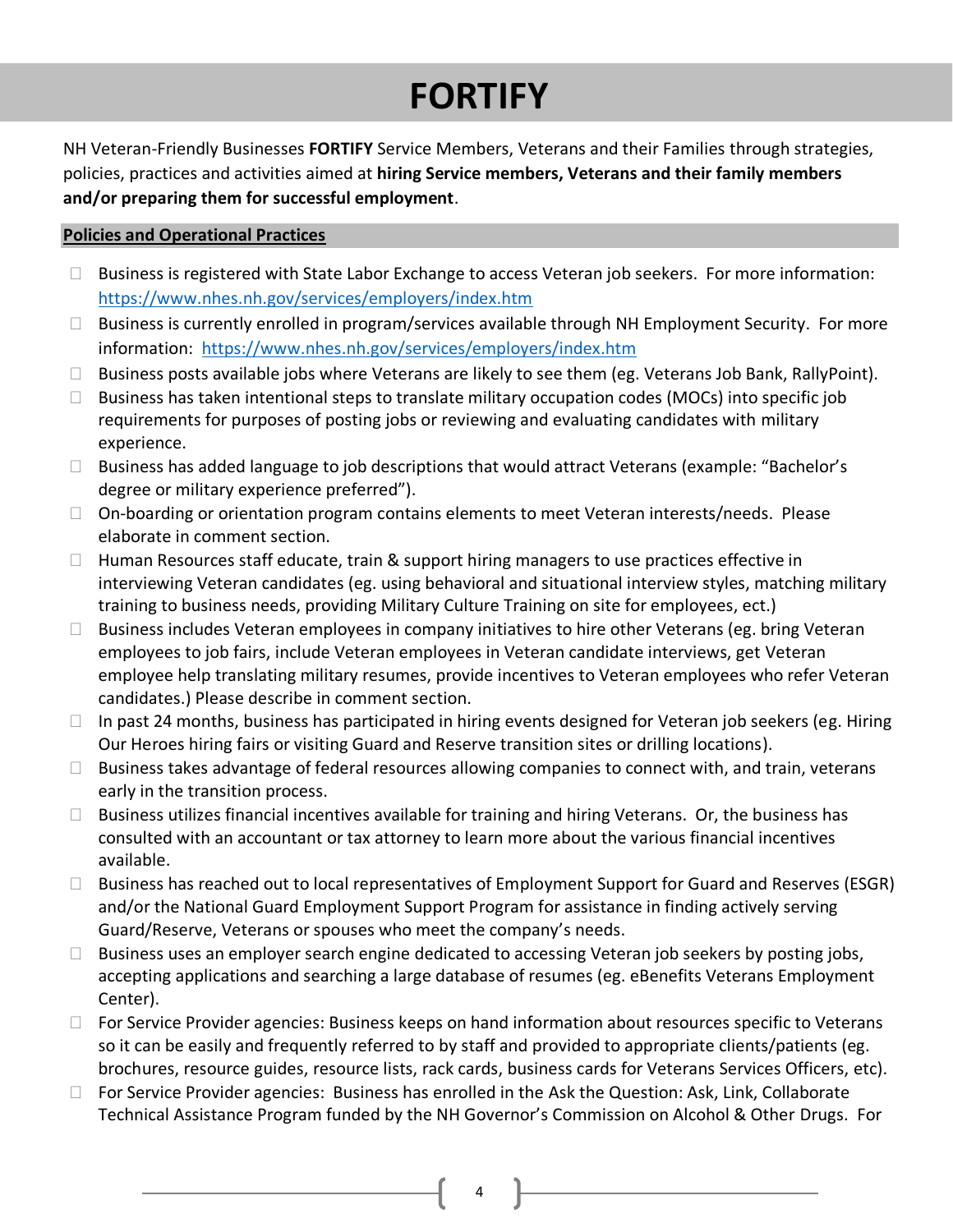more information: [https://www.dmavs.nh.gov/community-based-military-programs/ask-link](https://www.dmavs.nh.gov/community-based-military-programs/ask-link-collaborate-technical-assistance-program)[collaborate-technical-assistance-program](https://www.dmavs.nh.gov/community-based-military-programs/ask-link-collaborate-technical-assistance-program)

### **Workplace Culture**

 $\Box$  Business showcases a workplace culture that is military family-friendly by using social media to highlight policies, photos and/or write-ups about the company's military support.

### **Website Content**

- $\Box$  Website has a page dedicated to recruiting Veteran job seekers.
- $\Box$  Website provides name and contact information for a specific person, knowledgeable about effective Veteran hiring practices, for Veteran job seekers to contact.
- □ For Service Provider agencies: Website clearly displays information & resources specific to Veterans to make it easier for them to locate appropriate services.

### **Training for Staff**

 $\Box$  In the past 24 months, staff have participated in at least one training related to topics such as translating military skills to civilian jobs, effectively hiring and retaining Veteran employees, or creating a workplace environment where Service member/Veteran employees and Service member/Veteran spouses can succeed.

## **The trainings listed below are recommended for the Fortify category and can help provide guidance on how to accomplish the criteria listed above.**

| <b>Training Title</b>                                                       | <b>Host of Training</b>                           | <b>For Specific Audience:</b>                                                             |
|-----------------------------------------------------------------------------|---------------------------------------------------|-------------------------------------------------------------------------------------------|
| <b>USERRA 102 Advanced Training</b>                                         | <b>ESGR</b>                                       |                                                                                           |
| Star Behavioral Health Providers Tier 1 Training                            | <b>Star Behavioral Health</b><br><b>Providers</b> | Service Provider agencies or anyone<br>wanting a general, overview of<br>military culture |
| Creating a Military-Friendly Culture & Onboarding<br>Program                | PsychArmor                                        |                                                                                           |
| Hiring & Retaining Veterans with Disabilities                               | PsychArmor                                        |                                                                                           |
| Hiring & Retaining Women Veterans                                           | PsychArmor                                        |                                                                                           |
| <b>Strategies for Effective Veteran Hiring</b>                              | PsychArmor                                        |                                                                                           |
| Hiring & Retaining Veterans, National Guard and<br><b>Reserve Personnel</b> | PsychArmor                                        |                                                                                           |
| Creating a Military Spouse Hiring Program                                   | PsychArmor                                        |                                                                                           |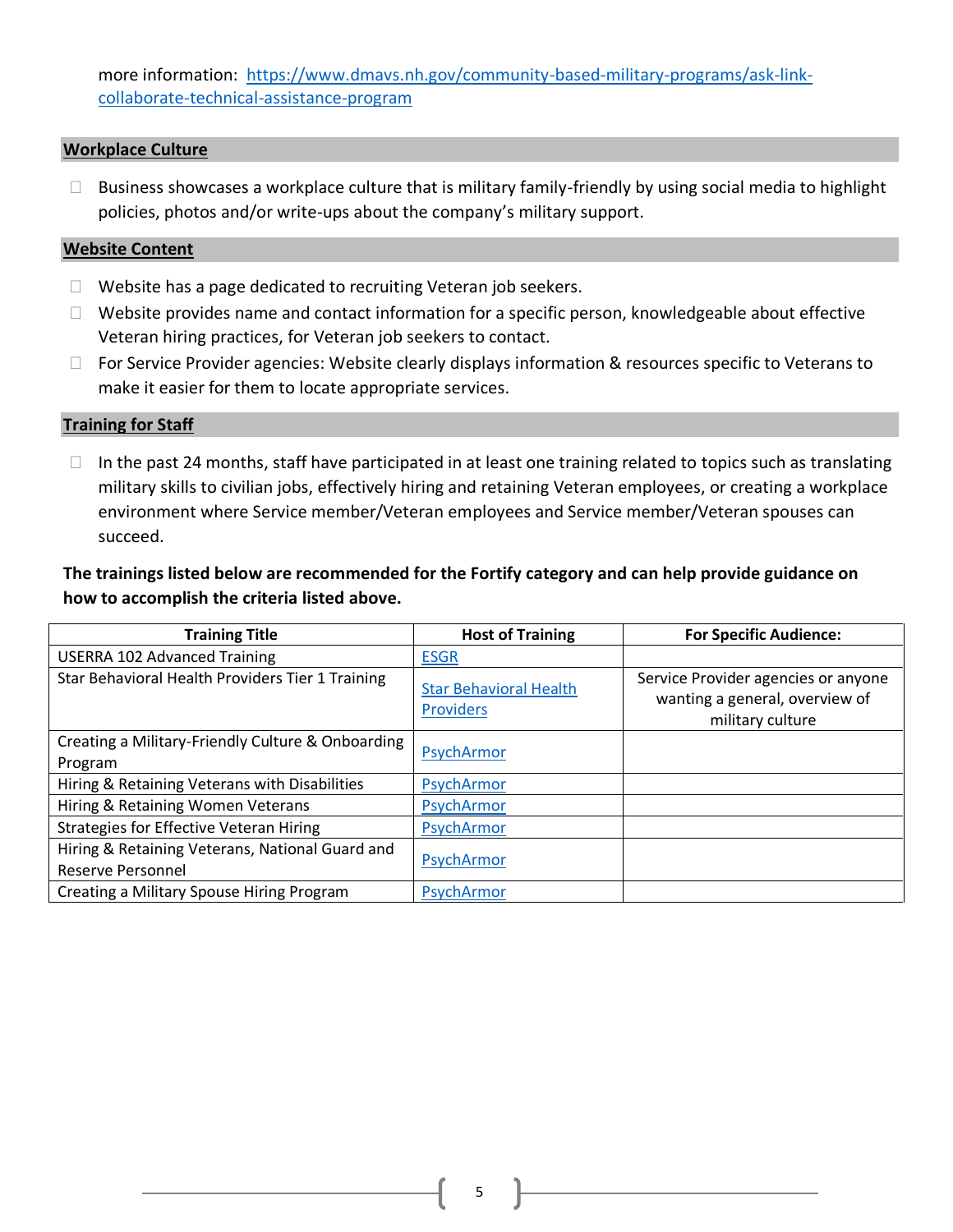# **EMPOWER**

NH Veteran-Friendly Businesses **EMPOWER** Service Members, Veterans and their Families through strategies, policies, practices and activities aimed at **retaining Service members, Veterans and their family members and providing opportunities for career development**.

## **Policies and Operational Practices**

- $\Box$  Business dedicates resources to implementing a strategic initiative to retain Service member and Veteran employees.
- □ Business dedicates resources to implementing a strategic initiative to retain Military Spouse employees. Examples are offering flexible work options, job relocation assistance or on-site daycare.
- $\Box$  Business operates a veteran-specific career management program to pave the way for growth (eg. spell out career advantage steps to grow Veteran employees into leadership roles, tuition assistance program for further professional development, ect.) Please describe in comment section.
- $\Box$  Business encourages Veteran employees to take advantage of government education programs and help them in their search for one that best fits their needs and career goals.
- $\Box$  Business has established a veteran-specific support program such as an Employee Resource Group for Veterans or Military Spouses, a Veterans Affinity Network, Guard & Reserve Family Support Program, or Veteran Mentorship Program.
- $\Box$  Business trains appropriate managers on complying with ADA, FMLA and USERRA.
- $\Box$  Business has on-the-job training or an apprenticeship program specific to Veterans. Please elaborate in the comment section.
- □ Business ensures Employment Assistance Program managers have training in issues that might be related to military experience such as post-traumatic stress disorder, traumatic brain injury and suicide risk.
- $\Box$  Business has developed a partnership with the Division of Veterans Services (DVS) so Veteran employees can be referred for assistance with benefits or VA claims. (DVS is available to conduct Veteran Info Sessions regarding benefits & claims at employment sites.)
- $\Box$  Business has taken steps to accommodate the needs of Veterans with disabilities. Please elaborate in the comment section.
- $\Box$  Business educates non-Veteran employees on military culture.
- $\Box$  For Service Provider agencies: Business dedicates resources to implementing a strategic initiative to better serve SMVF. Please elaborate in comment section.

## **Workplace Culture**

- $\Box$  Business demonstrates sensitivity and appreciation for the military/veteran family's commitment to service. This could include supporting an employee or client when their spouse is deployed, on orders or away for extended training. Please describe in comment section.
- $\Box$  On an annual basis, business celebrates SMVF employees through recognition or a social event that includes families.
- $\Box$  Business stays connected with a spouse of an employee who is deployed, on orders or extended training by doing regular check-ins to see if they need additional help during that time.

#### **Website Content**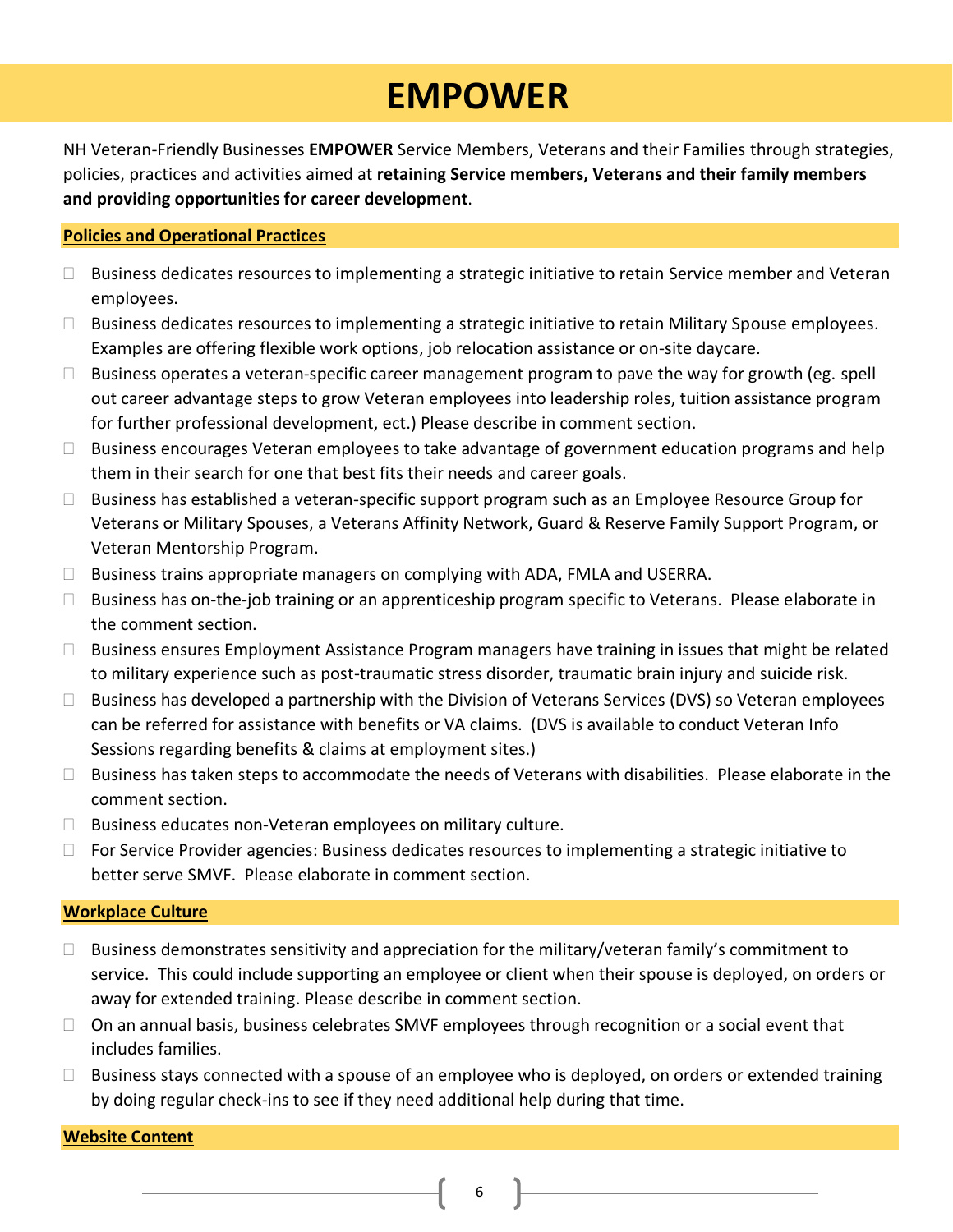$\Box$  Website has a unique landing page for Veterans that highlights services available to them within the company that aim to enhance quality of life (at work and outside work).

## **Training for Staff**

 $\Box$  In the past 24 months, staff have participated in at least one training related to topics such as retaining SMVF, providing opportunities for career development or creating a workplace environment that encourages Service member/Veteran employees and Service member/Veteran spouses to succeed in all aspects of life.

**The trainings listed below are recommended for the Empower category and can help provide guidance on how to accomplish the criteria listed above.**

| <b>Training Title</b>                         | <b>Host of Training</b>           | <b>For Specific Audience:</b>           |
|-----------------------------------------------|-----------------------------------|-----------------------------------------|
| Star Behavioral Health Providers Tiers 2 or 3 | <b>Star Behavioral Health</b>     | Service Provider agencies with clinical |
| <b>Training</b>                               | <b>Providers</b>                  | staff                                   |
| Veterans At Work Certificate Program          | <b>Society for Human Resource</b> | Human Resources Staff                   |
|                                               | <b>Management (SHRM)</b>          |                                         |
| LivingWorks Start (suicide prevention)        |                                   | Any person 13+ years; trainees learn    |
| 90 minute, online course                      | LivingWorks                       | to recognize when someone is            |
|                                               |                                   | thinking about suicide and how to       |
|                                               |                                   | connect them to help and support.       |
| Creating a Career Skills Program              | PsychArmor                        |                                         |
| Supporting a Veteran in Crisis                | PsychArmor                        |                                         |
| Veteran Supportive Supervisor Training Series | PsychArmor                        |                                         |
| Battle Forged, Business Ready Training Series | PsychArmor                        |                                         |
| Creating a Veteran Mentoring Program          | PsychArmor                        |                                         |
| Supporting Veterans, Family Members, and      |                                   |                                         |
| Caregivers with Flexible Work Options         | PsychArmor                        |                                         |

# **IMPACT**

NH Veteran-Friendly Businesses **IMPACT** Service Members, Veterans and their Families through strategies, policies, practices and activities aimed at **making a positive impact in the lives of Service members, Veterans and their Families as experienced outside of work and in their New Hampshire communities**.

## **Policies and Operational Practices**

- $\Box$  Business offers benefits to Veteran employees to support continued military service such as "gap pay", differential pay or continued healthcare coverage during times of deployment. Please describe in comment section.
- $\Box$  Business contributes annually to the veteran community through philanthropy such as, but not limited to the following:
	- Seeding or starting charities to benefit Veterans;
	- Financially supporting annual budgets of veterans programs, groups or charities;
	- In-kind donations of employee time to participate in veteran-specific groups/projects (eg. NH Community Veteran Engagement Board and NH Veteran-Friendly Business Advisory Panel).
- $\Box$  Business employs personnel whose primary position description is related to Veteran Outreach and Hiring/Retention.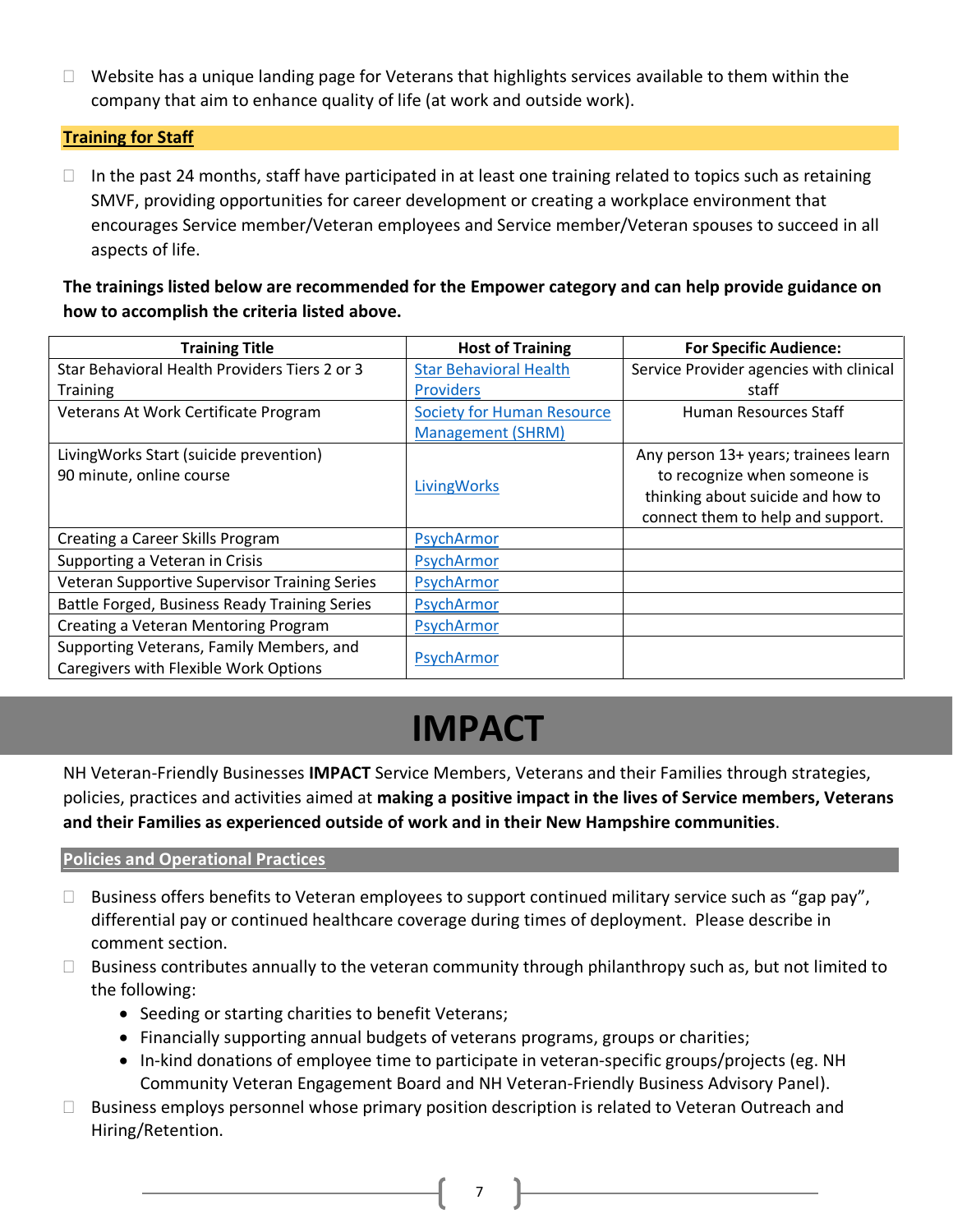- $\Box$  Business has implemented strategies to support military caregiver employees. (5.5 million military caregivers in the United States. Of these, 1.1 million [19.6 percent] are caring for post-9/11 veterans.)
- $\Box$  Business allocates a portion of the annual operating budget to sustaining veteran-specific initiatives within the company or within the community.
- $\Box$  Business utilizes job sharing, shadowing or rotational work-flow programs to make sure non-Veteran workers are prepared for additional responsibilities when a Service member employee is deployed, on orders or away for extended training.
- $\Box$  Business invests resources to implement leadership strategies for increasing collaboration with community partners and activating community support for Veterans and their families such as participating in a collective impact initiative aimed at guiding social movement. Please describe in the comment section how your business does this.
- $\Box$  For Service Provider agencies: Data regarding how many Veterans served or services provided to Veterans is collected and shared with groups in the state working to better the lives of Veterans.

## **Workplace Culture**

- □ Resources or benefits are available to SMVF employees to encourage and support physical wellness and fitness.
- □ The mission continues--Business supports Veteran employees who desire to promote problem-solving in their communities. Please describe how the business does this in comment section.
- $\Box$  Business partners with organizations in the community that support Service members and Veterans by participating in volunteer activities or other events.
- $\Box$  Business promotes military service by connecting eligible employees with information about serving in the National Guard and Reserves.

## **Website Content**

 $\Box$  Business showcases involvement in supporting the NH military community on website through photos or stories showing its volunteer or fundraising commitments benefitting Service members or Veterans.

## **Training for Staff**

 $\Box$  In the past 24 months, staff have participated in at least one training related to how to promote wellness in the lives of SMVF.

**The trainings listed below are recommended for the Impact category and can help provide guidance on how to accomplish the criteria listed above.**

| <b>Training Title</b>                         | <b>Host of Training</b>       | <b>For Specific Audience:</b>           |
|-----------------------------------------------|-------------------------------|-----------------------------------------|
| Star Behavioral Health Providers Tiers 2 or 3 | <b>Star Behavioral Health</b> | Service Provider agencies with clinical |
| <b>Training</b>                               | <b>Providers</b>              | staff                                   |
| Invisible Wounds At Home series               | PsychArmor                    |                                         |
| Am I A Caregiver?                             | PsychArmor                    |                                         |